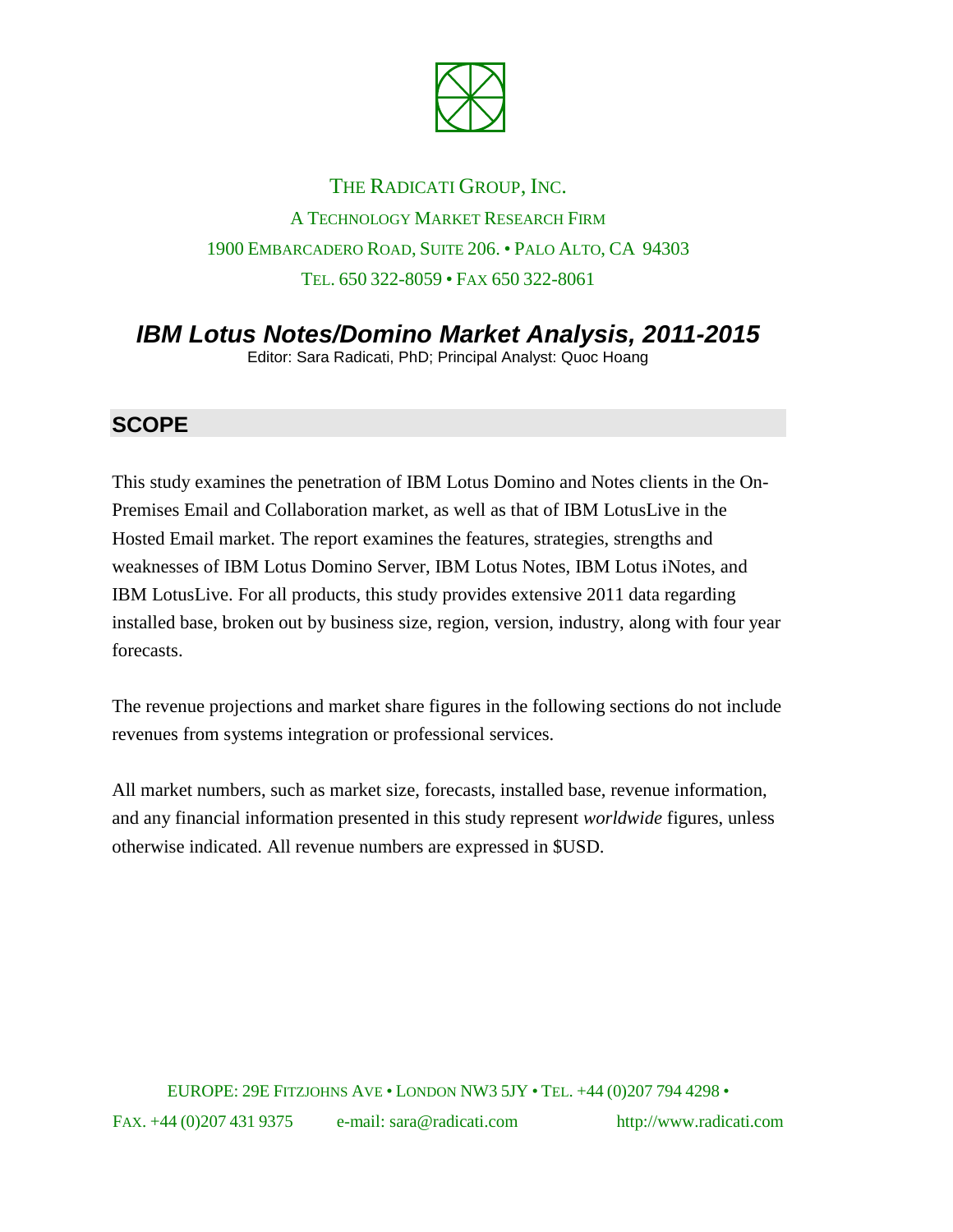### **METHODOLOGY**

The information and analysis in this report is based on primary research conducted by The Radicati Group, Inc. It consists of information collected from vendors and users within global corporations via interviews and surveys.

Secondary research sources have also been used, where appropriate, to cross-check the information collected. These include company annual reports and market size information from various market segments of the computer industry.

### **EXECUTIVE SUMMARY**

- This report analyzes the penetration of the IBM Lotus Domino server and the IBM Lotus Notes collaboration client in the On-Premises Email and Collaboration market, as well as the penetration of LotusLive in the Hosted Email market.
- IBM Lotus's highly successful flagship product, Lotus Notes/Domino 8.5, focuses on optimizing resources to prolong the life of the server and drive down total cost of ownership (TCO). IBM Lotus Domino 8.5 has had one of the fastest adoption rates IBM has ever seen for IBM Lotus Domino.
- IBM Lotus is also making a strong push in the Hosted Business Email segment with its LotusLive offering. LotusLive is a suite of cloud-based messaging and collaboration services, which currently includes:
	- o *LotusLive iNotes* a secure webmail solution that provides end-users with access to email, contacts, and calendars via any web browser. Lotus iNotes, however, is not based on Lotus Notes/Domino.
	- o *LotusLive Notes* released in August 2010, is a cloud-based version of the IBM Lotus Notes/Domino platform. Currently powered by a multitenant version of IBM Lotus Notes/Domino 8.5, LotusLive Notes provides the same features of an on-premises Lotus Notes/Domino platform. This includes more robust email, calendar and contact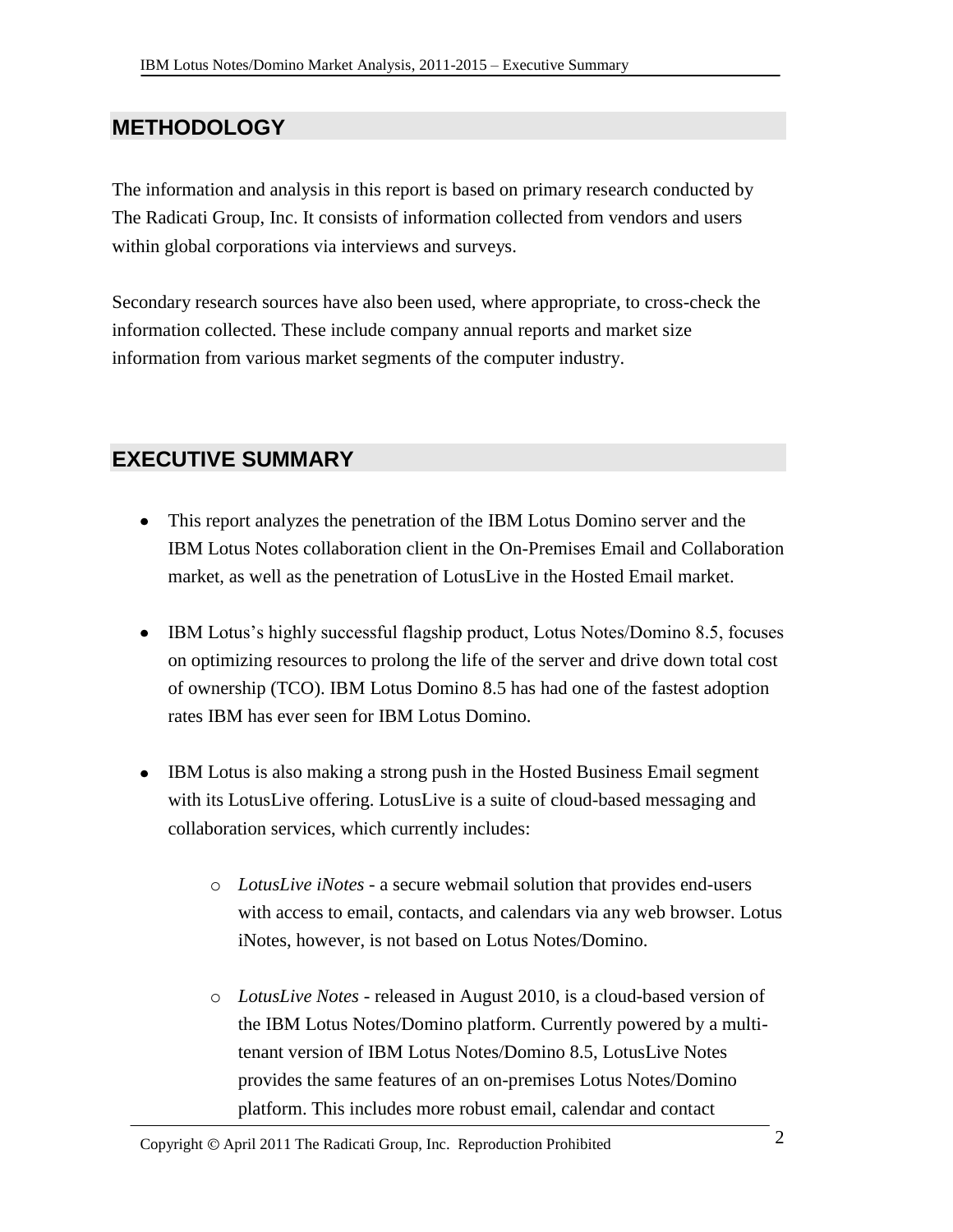management services than the webmail-based LotusLive iNotes solution.

- In 2011, IBM Lotus Domino will have a worldwide installed base of 189 million mailboxes. Currently, the installed base for On-Premises IBM Lotus Domino mailboxes represents the majority of worldwide IBM Lotus Domino mailboxes, accounting for 87% of worldwide IBM Lotus Domino mailboxes. By 2015, this percentage is expected to decrease to 80%, as hosted email grows in popularity.
- LotusLive, comprising of LotusLive iNotes and LotusLive Notes, account for 4% of worldwide Lotus Domino mailboxes in 2011. While adoption of LotusLive has been slow since it was first announced in 2009, LotusLive is expected to gradually grow over the next four years to 9% of worldwide Lotus Domino mailboxes, by year-end 2015.
- IBM Lotus Domino continues to have a strong installed base in Asia Pacific and Europe, where many Government and Large Enterprises have traditionally favored IBM technology over Microsoft.
- IBM Lotus Domino also provides a strong application development environment, which many large organizations have relied upon to build specialized applications and workflows that are essential to their everyday business operations.
- Figure 1, shows the worldwide installed base of IBM Notes/Domino categorized by mailbox type, in 2011 and 2015.